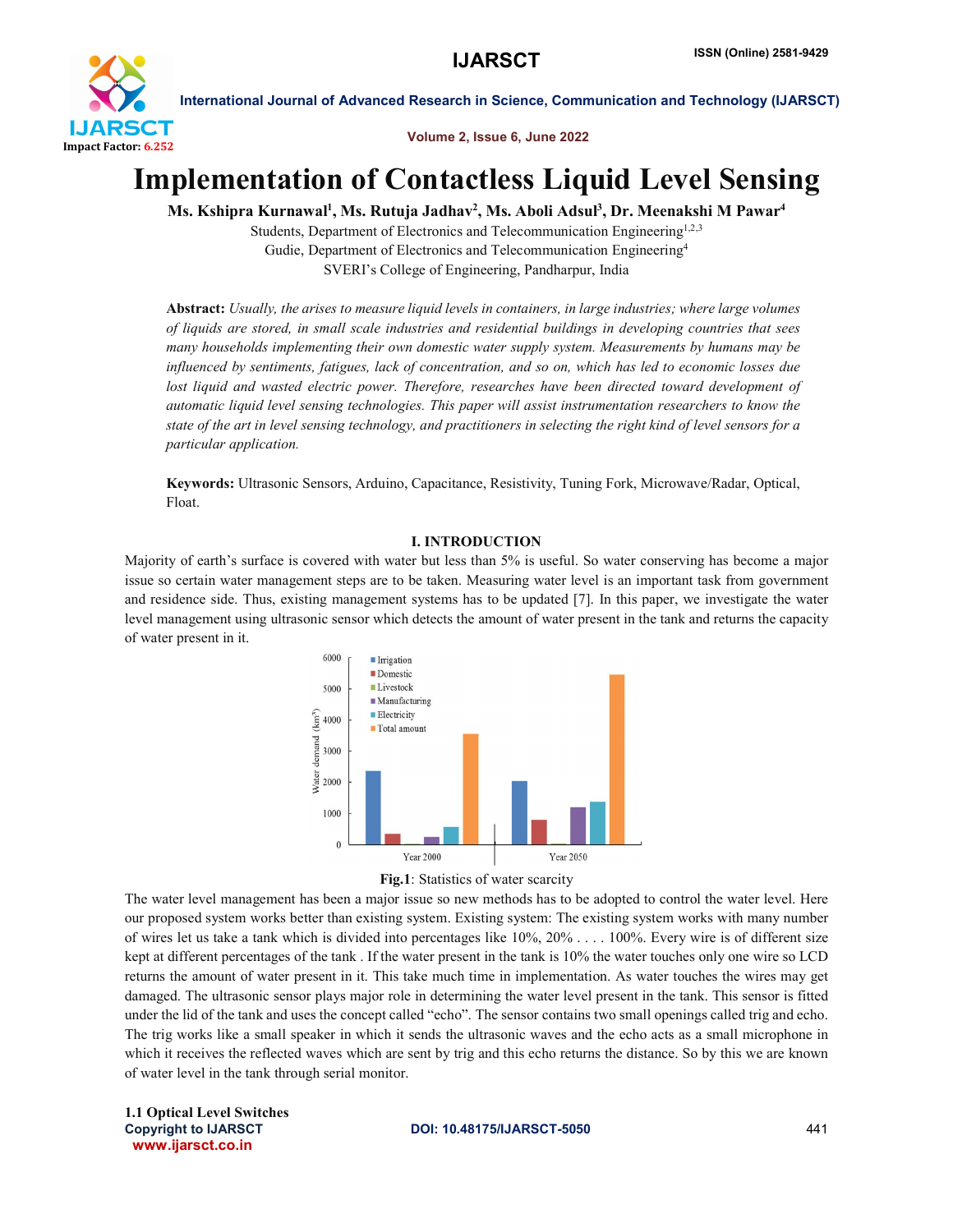

#### Volume 2, Issue 6, June 2022

- Pros Compact, no moving parts, high pressure and temperature capability, can detect tiny amounts of liquids
- Cons Invasive as the sensor requires contact with the liquid, requires power, certain thick substances can cause coating on the prism.
- Applications tank level measurement and leak detection applications

There are a range of technical terms used to describe this type of level sensing technology. Optical prism, electro-optic, single-point optical, optical level switch…the list goes on. For this purpose, we will use the term Optical Level Switch. The switch operates very simply. Inside the sensor housing is an LED and a phototransistor. When the sensor tip is in air, the infrared light inside the sensor tip is reflected back to the detector. When in liquid, the infrared liquid is refracted out of the sensor tip, causing less energy to reach the detector. Being a solid-state device, these compact switches are ideal for a vast range of point level sensing applications, especially when reliability is essential. Optical liquid level switches are suitable for high, low or intermediate level detection in practically any tank, large or small. They are also suitable for detecting leaks preventing costly damage. Reflected light, such as in a small reflective tank, mirrored tanks, bubbles, milk or coating fluids can often cause issues with delayed readings[6].



Fig.2: Optical Level Switch

#### 1.2 Capacitance

- Pros Solid-state, can be non-invasive, compact, accurate
- Cons May require calibration, can only be used in certain liquids
- Applications Tank level monitoring in chemical, food, water treatment, power and brewery industries.

Capacitance level sensors operate in the way that process fluids have dielectric constants, significantly different to air. They measure the change in capacitance between two plates produced by changes in level. Two versions are available, one for fluids with high dielectric constants and one with low dielectric constants. Capacitance level sensors work with a range of solids, liquids, and mixed materials. They are also available in contact and non-contact configurations meaning some of which can be attached outside the container/tank. When selecting a device, it is important to know that not every capacitance senor works with every type of material or tank. In addition, the sensor needs to be calibrated to the specific material to excuse the varying dielectric constants and differences in the tank design. As this type of technology is contact based, the reliability of these sensors can be heavily influenced by fluids sticking to the probe[3].



Fig. 3: Capacitive Sensor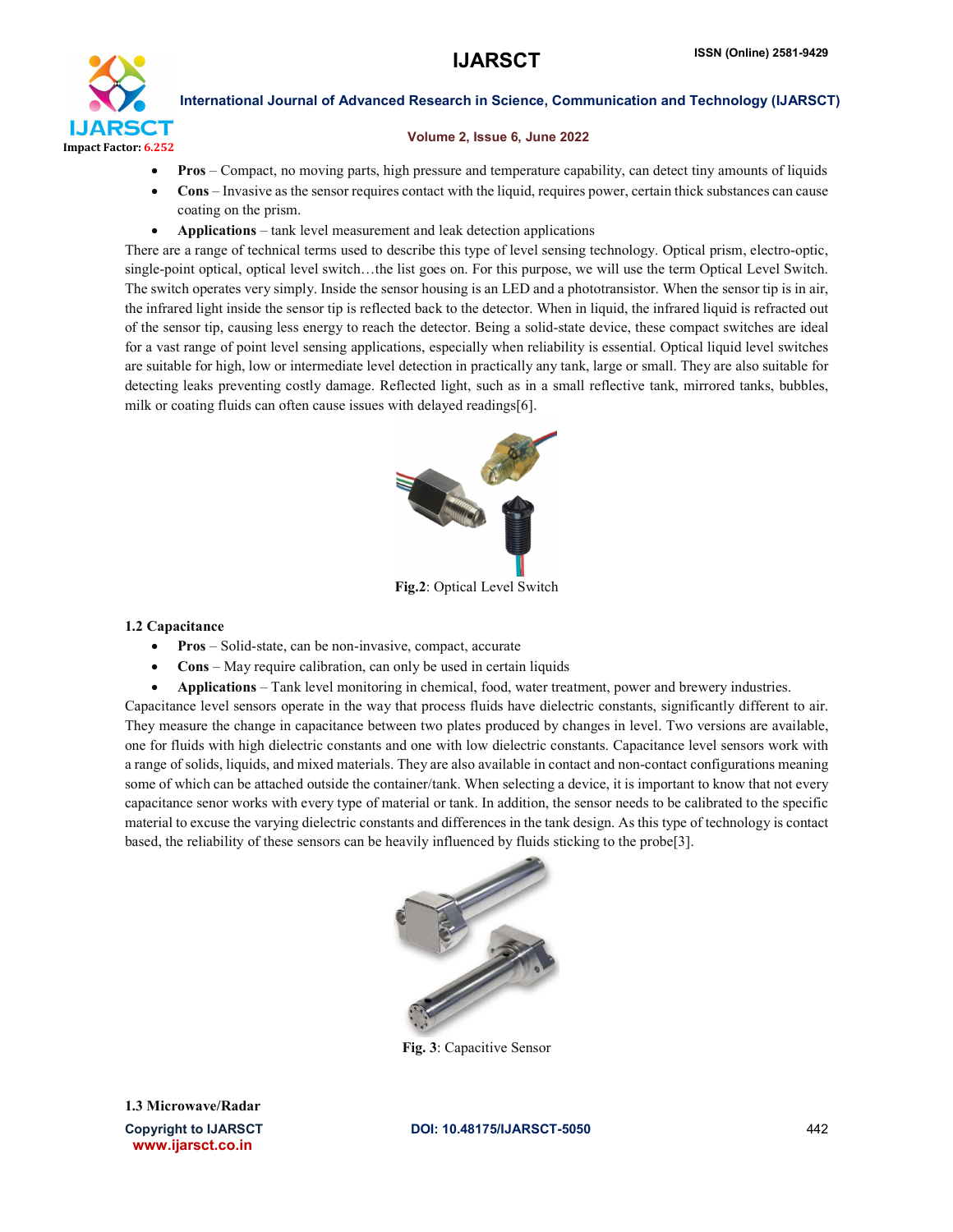

#### Volume 2, Issue 6, June 2022



Fig. 4: Microwave sensor

- Pros very accurate, no calibration required, multiple output options
- Cons expensive, can be affected by the environment, limited detection range
- Applications Moist, vaporous and dusty environments. They are also used in systems in which temperatures vary

In principle radar works in a similar way to ultrasonic, but the pulses travel at the speed of light and again; the reliability and repeatability can be affected – but this time by the dielectric constant of the fluid. However, radar can provide very precise level information and also compensate for fixed structures within the container. The downside can be that the initial cost of the sensor is relatively high, but several manufacturers are making this technology more accessible to the wider market. These sensors are among the handful of technologies that work well in foam and sticky substances[6].

#### 1.4 Vibrating or Tuning Fork

- Pros Compact, cost effective
- Cons Invasive, number of uses are limited
- Applications level control of liquid, powders and fine grained solids within mining, chemical processing and food and beverage industries.

The vibrating sensor technology is perfect for solid and liquid level control, including sticky materials and foam, as well as powders and fine grained solids. However, the types of applications that can use tuning forks is limited to overfill or run dry type applications and they do not provide continuous process measurement. However can be used in conjunction with continuous level detection systems, acting as alarm points for over-filling and leaks[6].



Fig.5:Tuning Fork

#### 1.5. Conductivity or Resistance

- Pros No moving parts, easy to use, low-cost
- Cons Invasive, liquids need to be conductive, probe erosion
- Applications Tank level measurement for boiler water, reagent monitoring, highly corrosive liquids

Conductive sensors are used for point-level sensing conductive liquids such as water and highly corrosive liquids. Simply put, two metallic probes of different lengths (one long, one short) insert into a tank. The long probe transmits a low voltage, the second shorter probe is cut so the tip is at the switching point. When the probes are in liquid, the current

www.ijarsct.co.in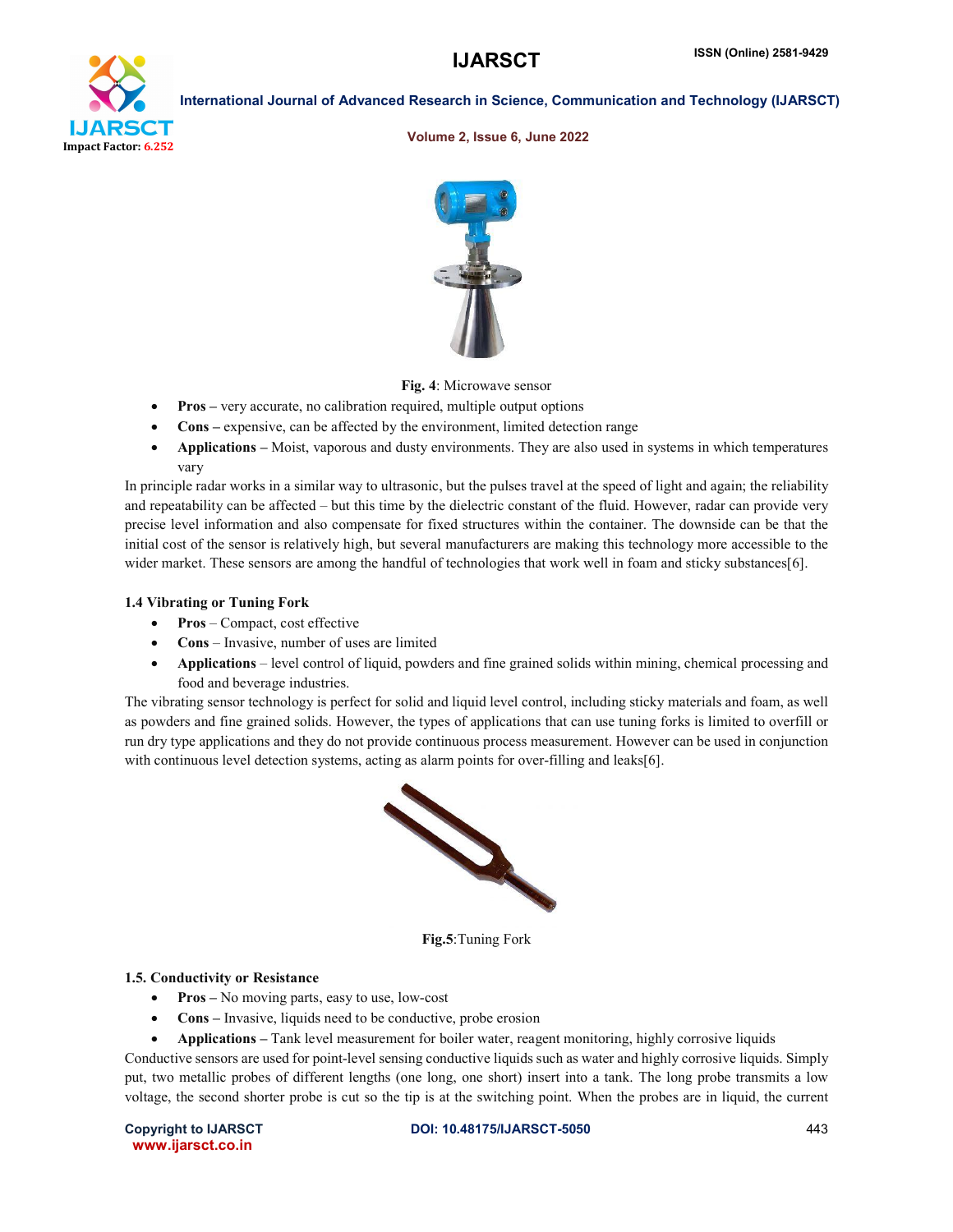

### Volume 2, Issue 6, June 2022

flows across both probes to activate the switch. One of the benefits to these devices is that they are safe due to their low voltages and currents. They are also easy to use and install but regular maintenance checks must be carried out to ensure there is no build up on the probe otherwise it will not perform properly[6].



Fig.6: Conductivity sensor

# 1.6. Float Switch

- Pros: Non-powered, direct indication, relatively inexpensive, various outputs
- Cons: Invasive, moving parts, large in size, large amount of liquid has to be present before the float makes contact.
- Applications: Tank level applications where water, oil, hydraulic fluids and chemicals are being used.

Float switches are one of the most cost effective but also well proven technologies for water level sensing. A float switch includes a magnet within a float and a magnetic reed switch contained within a secure housing. The float moves with the change in liquid and will cause the reed switch to either open or close depending on if it's in air or liquid. Although simple in design, this technology offers long-term reliability at an attractive price point.

Depending on what mounting style the user chooses heavily depends on the design and construction of the tank or container the switch will be situated. Typically, suppliers will offer a range of mounting options with the most common being horizontal/side mounting and vertical Mount[6].



Fig.7:Float sensor

# 1.7 Ultrasonic

- Pros No moving parts, compact, reliable, not affected by media properties
- Cons expensive, invasive, performance can be affected by various elements in the environment
- Applications Non contact applications with highly viscous and bulk solids. Used in systems that require remote monitoring

Ultrasonic sensors measure levels by calculating the duration and strength of high frequency sound waves that are reflected off the surface of the liquid and back to the sensor – the time taken is relative to the distance between the sensor and the liquid. The length of time in which the sensor takes to react is affected by various elements in the atmosphere above the media such as turbulence, foam, temperature etc. Hence why the mounting position is critical in these devices [2].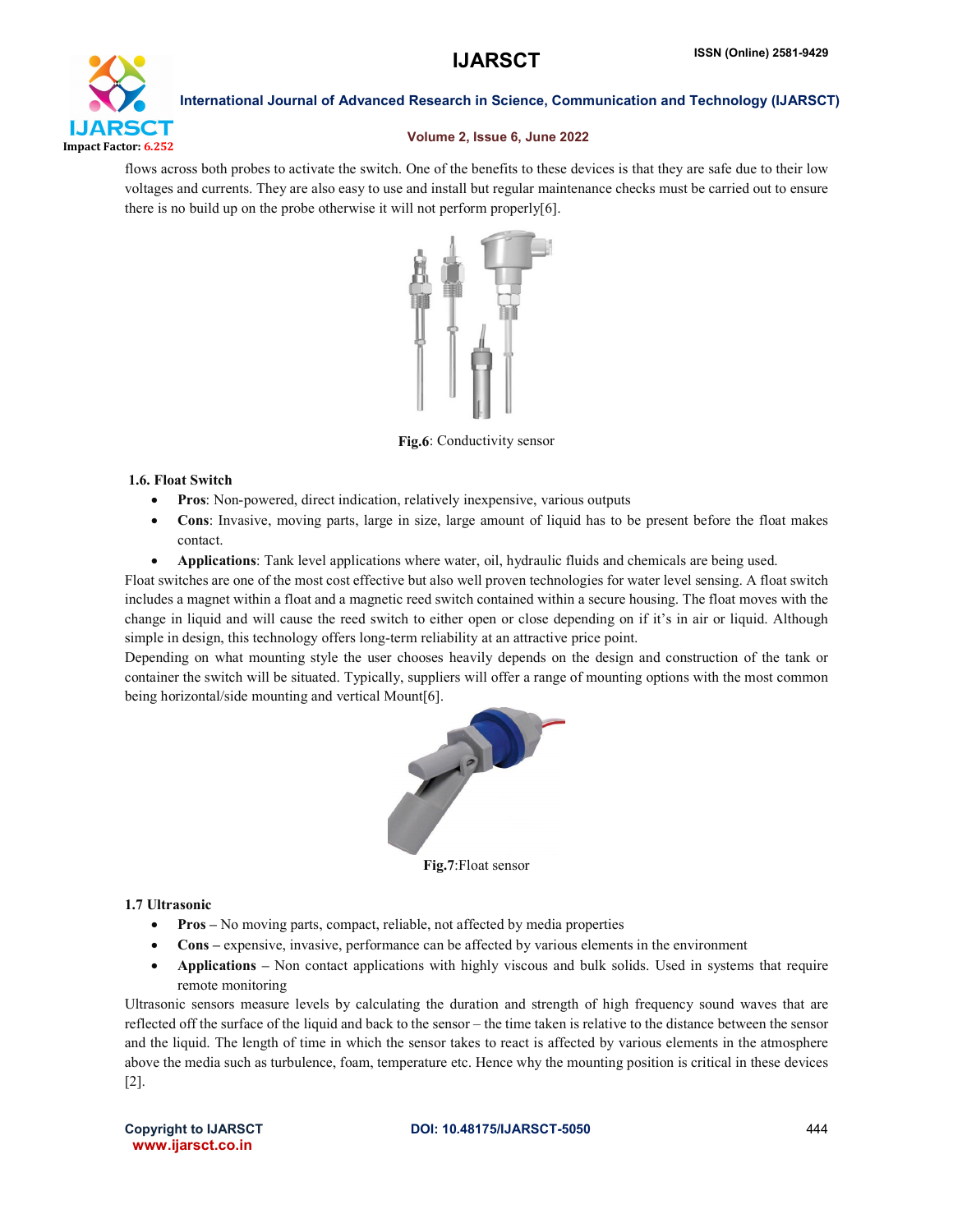

Volume 2, Issue 6, June 2022



Fig.8: Ultrasonic sensor

#### II. METHODOLOGY

The idea behind all contactless methods is to measure distance between transceiver and fluid. As said before, we transmit short ultrasonic pulse and we measure travel time

Of that pulse from transceiver to liquid and back to transceiver. Ultrasonic pulse will bounce from liquid level since because change of density of ultrasonic pulse travel medium (ultrasonic pulse first travel through air and bounce of liquid with higher density than air). Because water has higher density, majority of pulse will bounce off.

This method of measuring with ultrasonic sensors is more accurately described as water level measuring and used for water level control. In a tank or container, this will produce the same results. It is important to note, you would need to position the sensor at a fixed point above wherever the water is stored.



Fig.9: Block diagram of tank and sensor setup

Fig.9 shows installment of sensor at the top of the tank which contains liquid in it. The sound wave is reflected by the liquid surface and received by the same sensor. It is converted into an electrical signal. The time between the transmission and reception of the sound wave is used to calculate the Measure of the distance to the surface of the liquid.



Fig.10: Circuit Digram of Arduino and Ultrasonic sensor connections

Fig.10 shows Trigger and Echo pins of ultrasonic sensor are connected to the  $9<sup>th</sup>$  and  $10<sup>th</sup>$  input pins of the arduino. Further, Ground and VCC of both arduino and sensor are conncted accordingly.

www.ijarsct.co.in

Copyright to IJARSCT **DOI: 10.48175/IJARSCT-5050** 445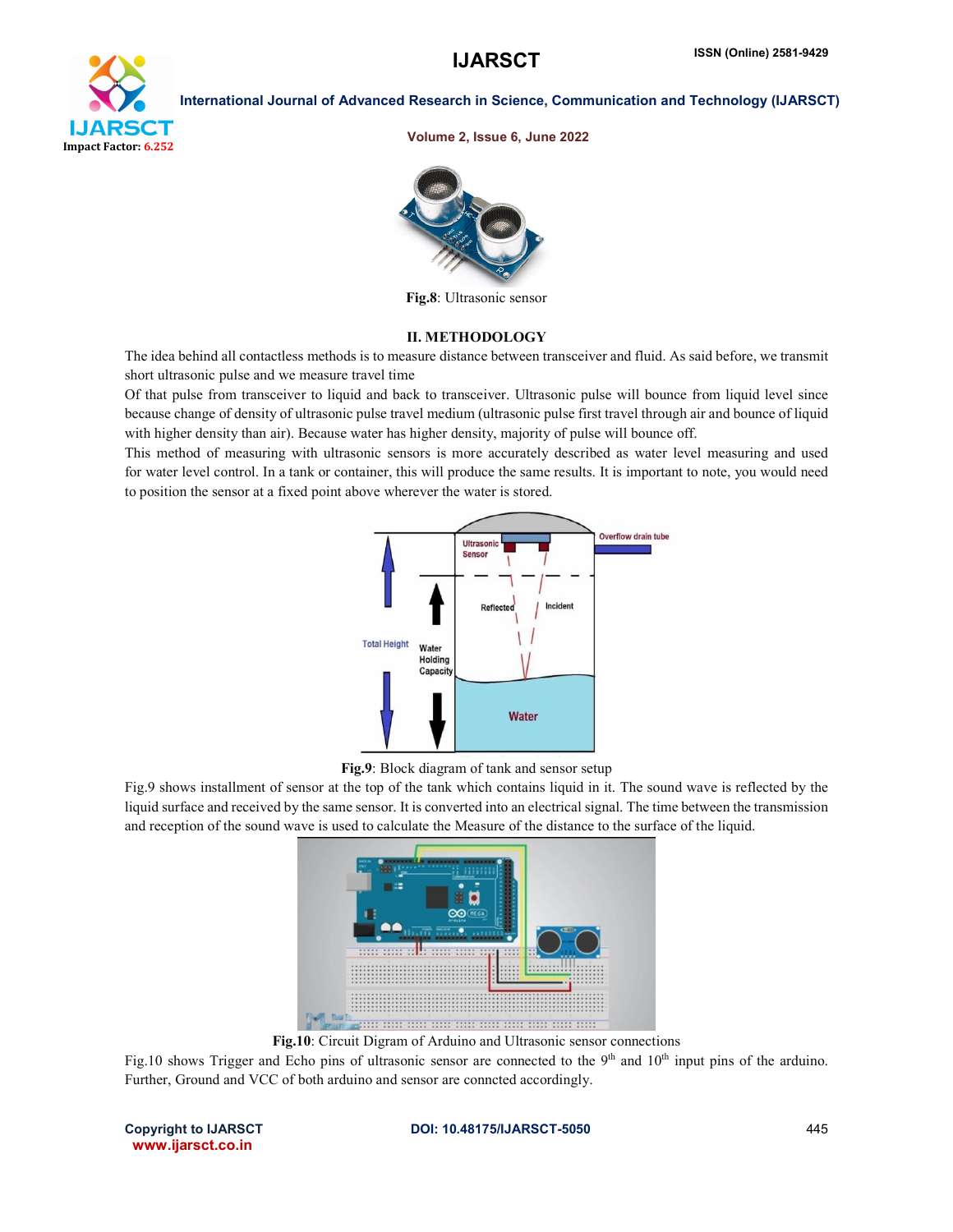

### Volume 2, Issue 6, June 2022

# III. RESULT AND DISCUSSION

As we fluctuate water level in tank, we can see the fluctuation on serial monitor also. If we increase water level in tank, we will get increased height of water level on serial monitor and if we decrease water level in tank, we will get decreased height of water level on serial monitor. As shown in Fig.11, we calculate height of tank and code the program of arduino in such a way that height from water surface to sensor gets subtracted from total tank height and gives output of actual water level. Here are some readings performed using this setup.We can see some approximations in manually calculated measurements. Also we have calculated capacity of the tank according to water level height.

| <b>Serial Monitor Output (in cm)</b> | <b>Manual Measurement (in cm)</b> | Capacity (in litre) |
|--------------------------------------|-----------------------------------|---------------------|
| 5                                    | 5                                 | 25                  |
| 10                                   | 9.8                               | 49                  |
| 15                                   | 14.9                              | 74.5                |
| 20                                   | 19.6                              | 98                  |
| 25                                   | 24.9                              | 124.5               |
| 30                                   | 29.8                              | 149                 |
| 35                                   | 34.7                              | 173.5               |
| 40                                   | 39.4                              | 197                 |
| 45                                   | 44.7                              | 223.5               |
| 50                                   | 49.5                              | 247.5               |
| 55                                   | 54.8                              | 274                 |
| 60                                   | 59.9                              | 299.5               |
| 65                                   | 64.4                              | 322                 |
| 70                                   | 69.5                              | 347.5               |
| 75                                   | 74.6                              | 373                 |
| 80                                   | 79.9                              | 399.5               |
| 85                                   | 84.7                              | 423.5               |
| 90                                   | 89.8                              | 449                 |
| 95                                   | 94.4                              | 472                 |
| 100                                  | 99.5                              | 497.5               |

Fig.11: Table of readings taken using project setup

For example, the initial manual measurement of the water level is 5cm after some water is filled in the tank. The serial monitor shows 5cm output. And according to the manual measurement we calculate capacity as 25 Litres(5 x 5)



Fig.12: Graph of output details

X-axis shows monitor detection output and

Y-axis shows Capacity of the tank according to the water level.

According to the Fig.12, we can conclude values of measurements of serial monitor and manual mesurements are approximately same.

www.ijarsct.co.in

Copyright to IJARSCT **DOI: 10.48175/IJARSCT-5050** 446